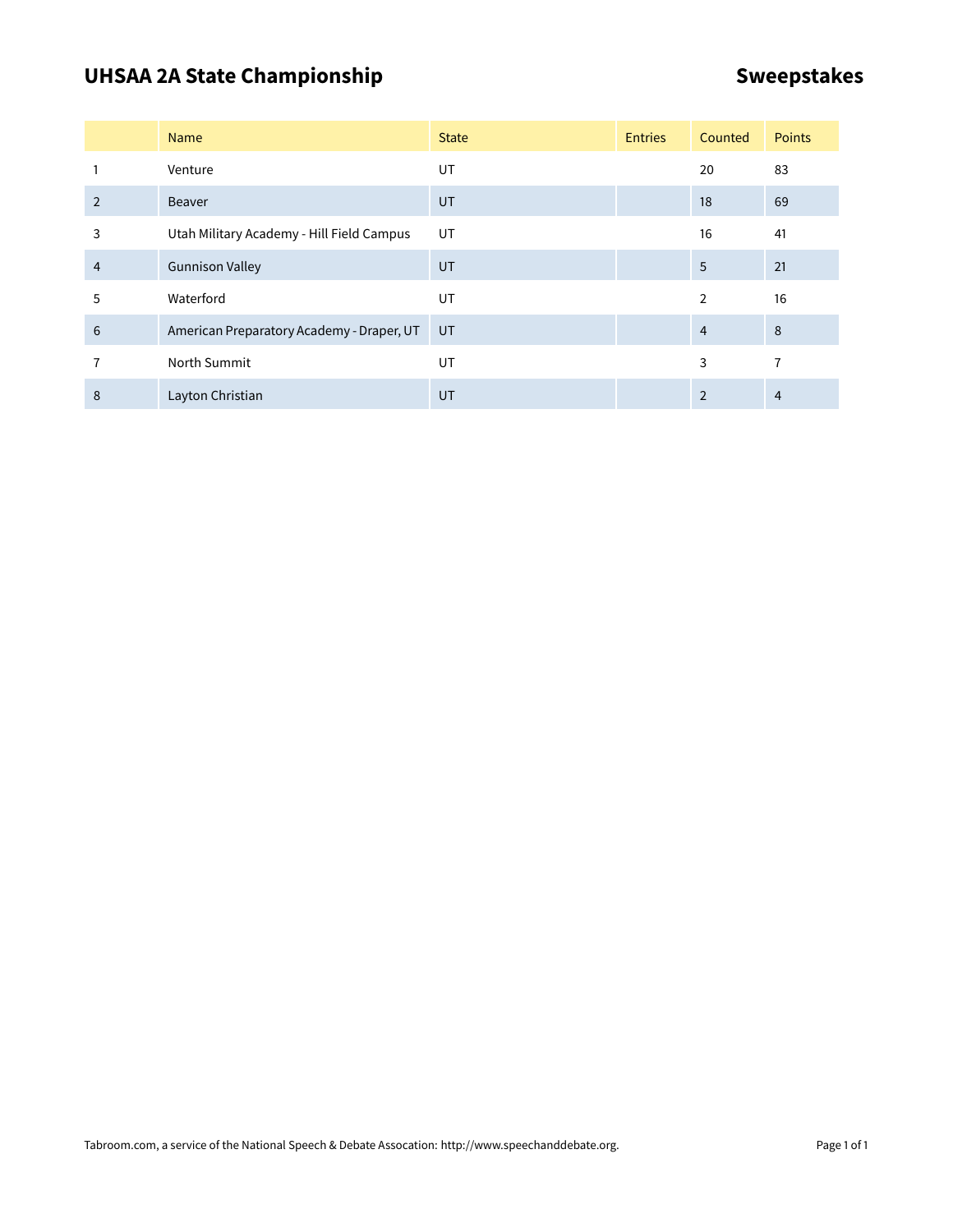### **UHSAA 2A State Championship Extemporaneous Speaking**

| <b>Place</b>  | <b>Name</b>                            | <b>School</b> |  |
|---------------|----------------------------------------|---------------|--|
| 1             | Alex (NSDA Only) Riches                | Venture High  |  |
| $\mathcal{P}$ | John Riches                            | Venture High  |  |
| 3             | Dalyn Dalton                           | Beaver HS     |  |
| 4             | Josh Elwell                            | Beaver HS     |  |
| 5             | Wyatt (NSDA Only)<br><b>Bringhurst</b> | Venture High  |  |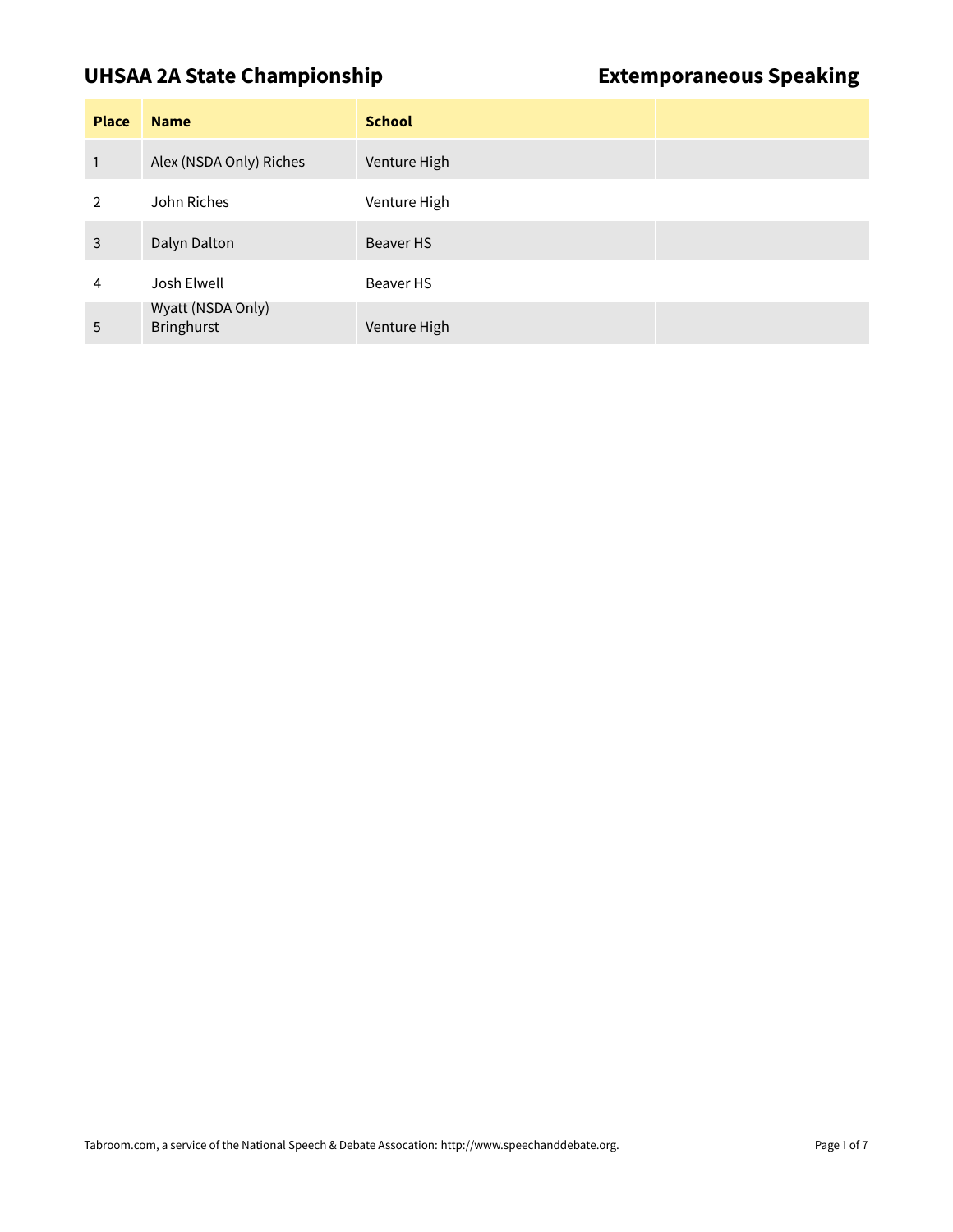### **UHSAA 2A State Championship Impromptu Championship**

| <b>Place</b>   | <b>Name</b>     | <b>School</b>                             |  |
|----------------|-----------------|-------------------------------------------|--|
|                | Madeleine Felix | Venture High                              |  |
| $\overline{2}$ | Logan Marshall  | Beaver HS                                 |  |
| 3              | Aaron Lowe      | Utah Military Academy - Hill Field Campus |  |
| 4              | Emma Wadsworth  | Utah Military Academy - Hill Field Campus |  |
| 5              | Mariah Falkner  | Utah Military Academy - Hill Field Campus |  |
| 6              | Baylee Tyler    | Utah Military Academy - Hill Field Campus |  |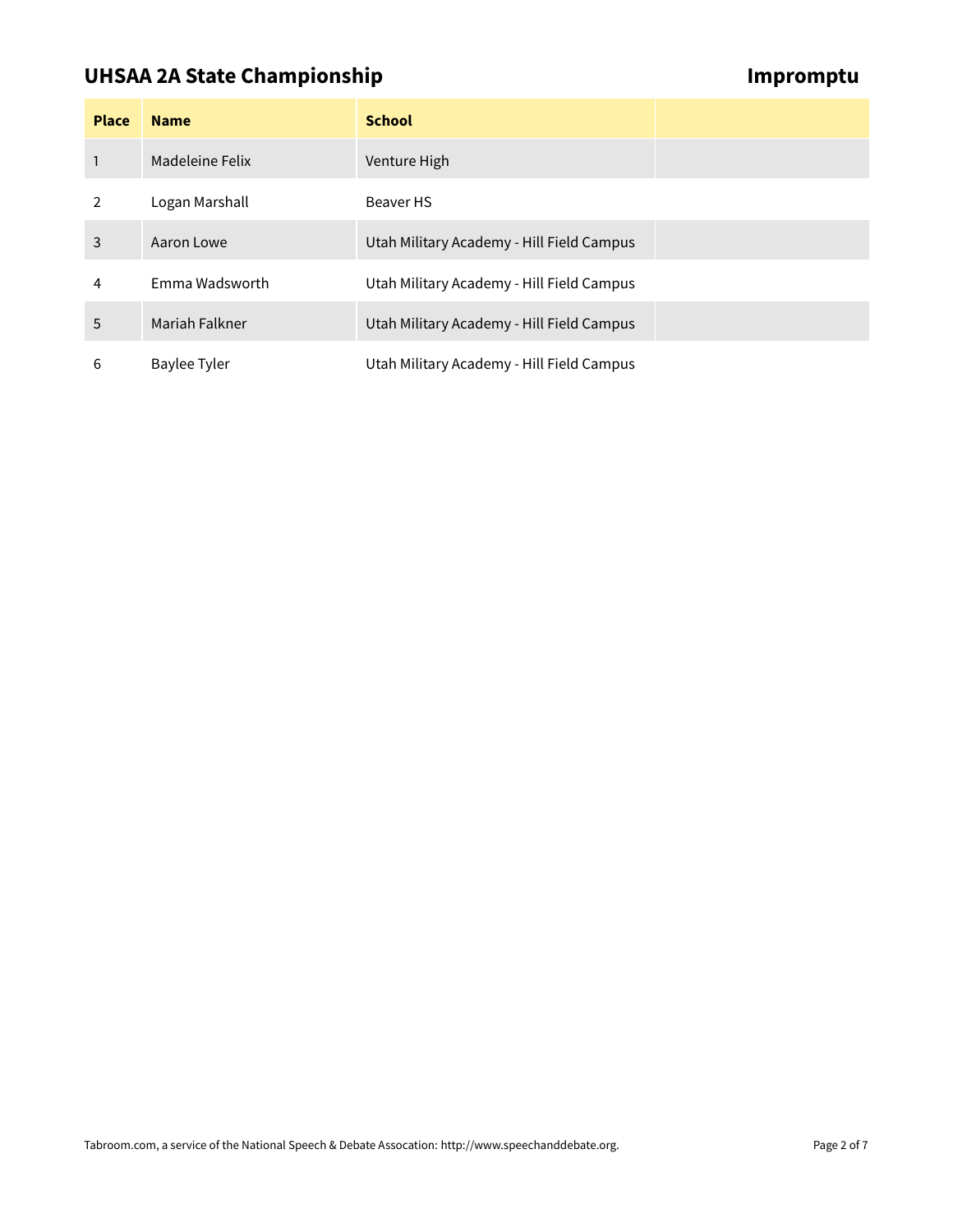# UHSAA 2A State Championship **Lincoln Douglas**

| <b>Place</b> | <b>Name</b>          | <b>School</b>                      |  |
|--------------|----------------------|------------------------------------|--|
|              | Dalyn Dalton         | Beaver HS                          |  |
|              | <b>Tacy Petersen</b> | Venture High                       |  |
| Sem          | Dylan Nielson        | <b>Gunnison Valley High School</b> |  |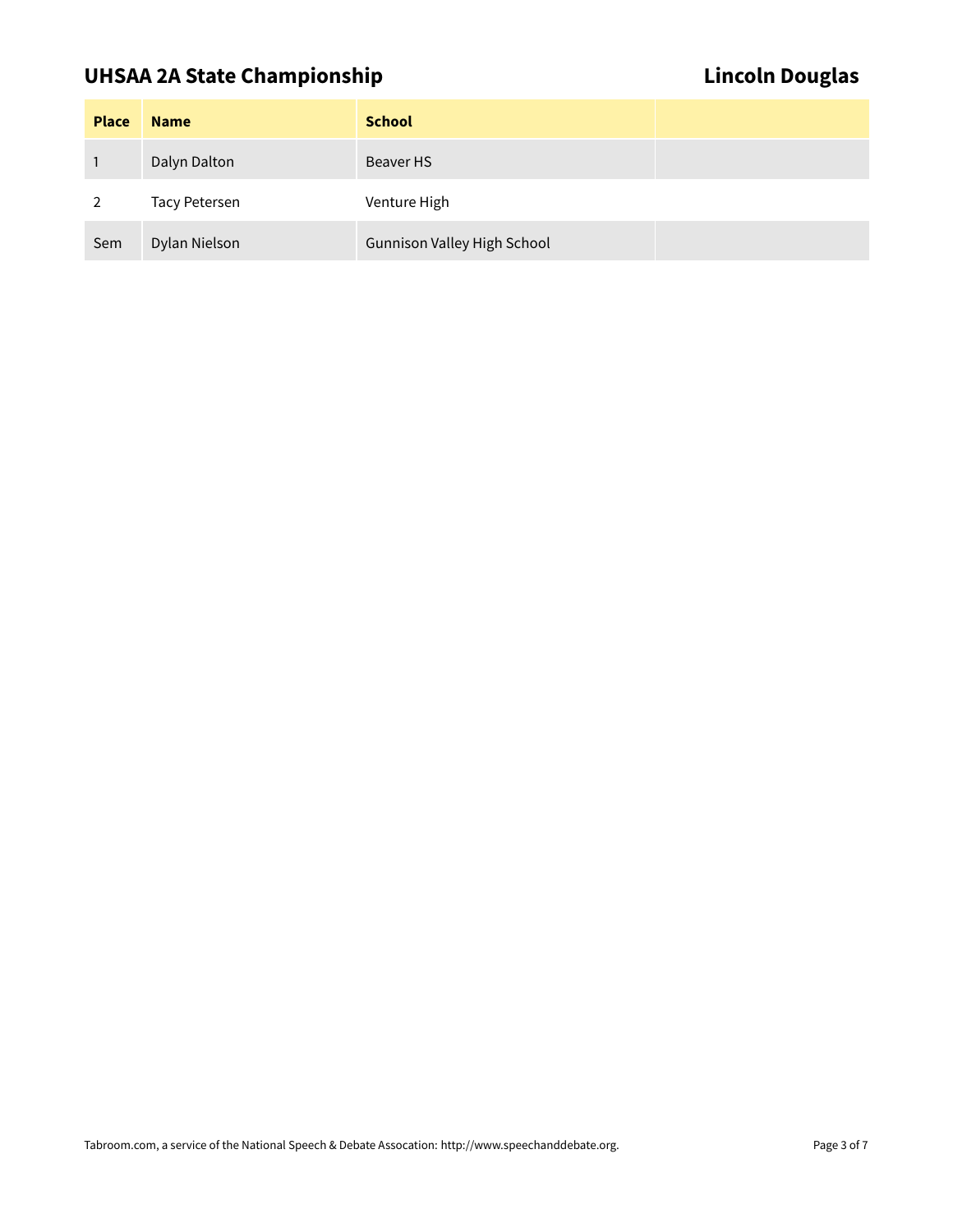# **UHSAA 2A State Championship Construction of the Construction Construction Construction Construction Construction**

| <b>Place</b>  | <b>Name</b>         | <b>School</b>                             |  |
|---------------|---------------------|-------------------------------------------|--|
|               | Caleb Warren        | Venture High                              |  |
| $\mathcal{P}$ | Alex Falkner        | Utah Military Academy - Hill Field Campus |  |
| 3             | Kassaundra Gray     | Utah Military Academy - Hill Field Campus |  |
| 4             | Tyra Eyre           | Beaver HS                                 |  |
| 5             | <b>Mariah Ricks</b> | American Preparatory Academy - Draper, UT |  |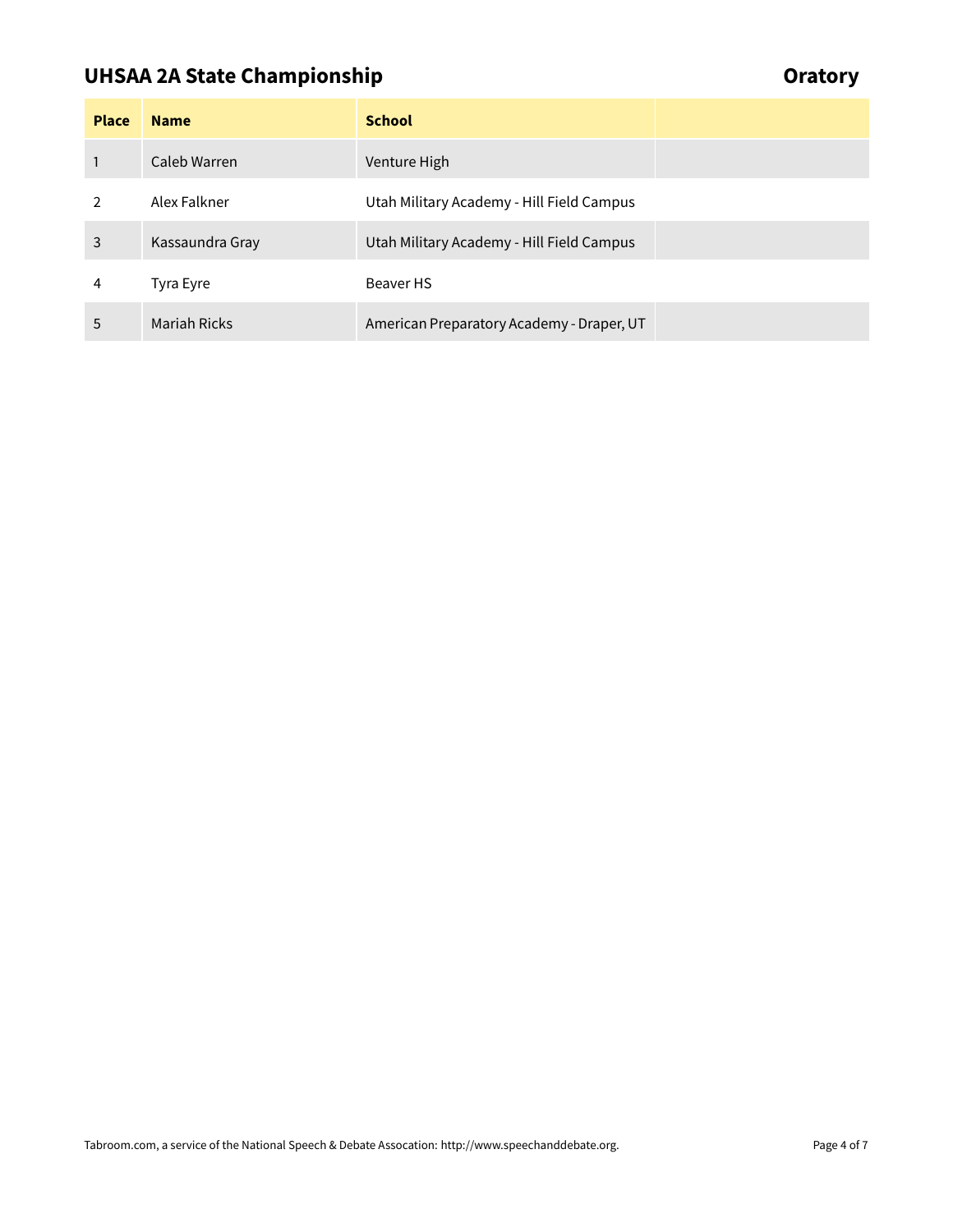# **UHSAA 2A State Championship Contract Contract Contract Contract Contract Contract Contract Contract Contract Contract Contract Contract Contract Contract Contract Contract Contract Contract Contract Contract Contract Cont**

| <b>Place</b>   | <b>Name</b>                                                                              | <b>School</b>    |  |
|----------------|------------------------------------------------------------------------------------------|------------------|--|
|                | Chao & Zimmermann<br>Alan Chao<br>Eric Zimmermann                                        | Waterford School |  |
| $\overline{2}$ | (NSDA Only) Gray &<br>(NSDA Only) Cook<br>Ian (NSDA Only) Gray<br>Ethan (NSDA Only) Cook | Venture High     |  |
| Sem            | Marshall & Eyre<br>Logan Marshall<br>Tyra Eyre                                           | Beaver HS        |  |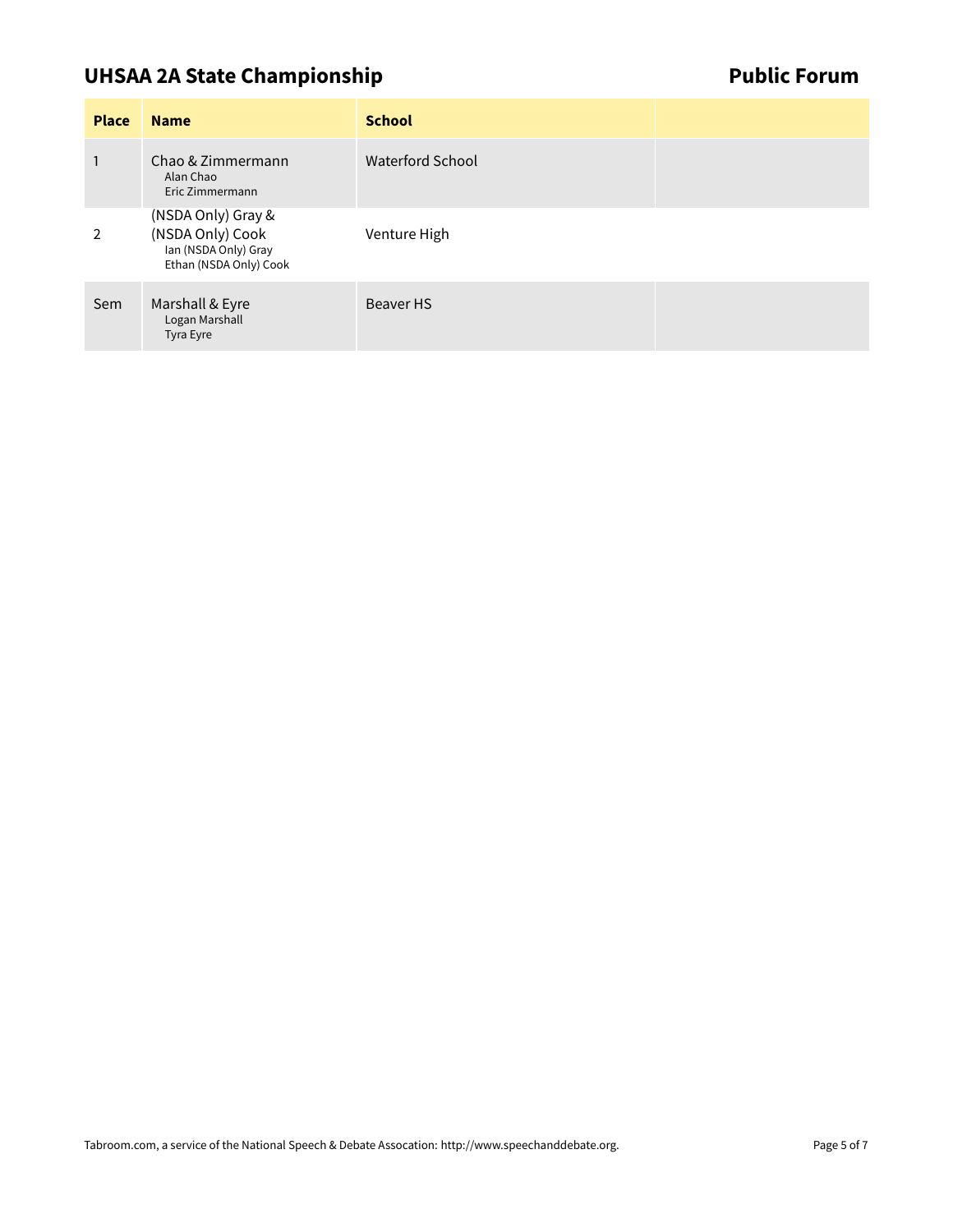### UHSAA 2A State Championship **Spontaneous Argumentation**

| <b>Place</b> | <b>Name</b>          | <b>School</b>                      |
|--------------|----------------------|------------------------------------|
|              | Dylan Nielson        | <b>Gunnison Valley High School</b> |
|              | Ian (NSDA Only) Gray | Venture High                       |
| Sem          | Larisa Martinez      | <b>Gunnison Valley High School</b> |
| Sem          | <b>Tacy Petersen</b> | Venture High                       |